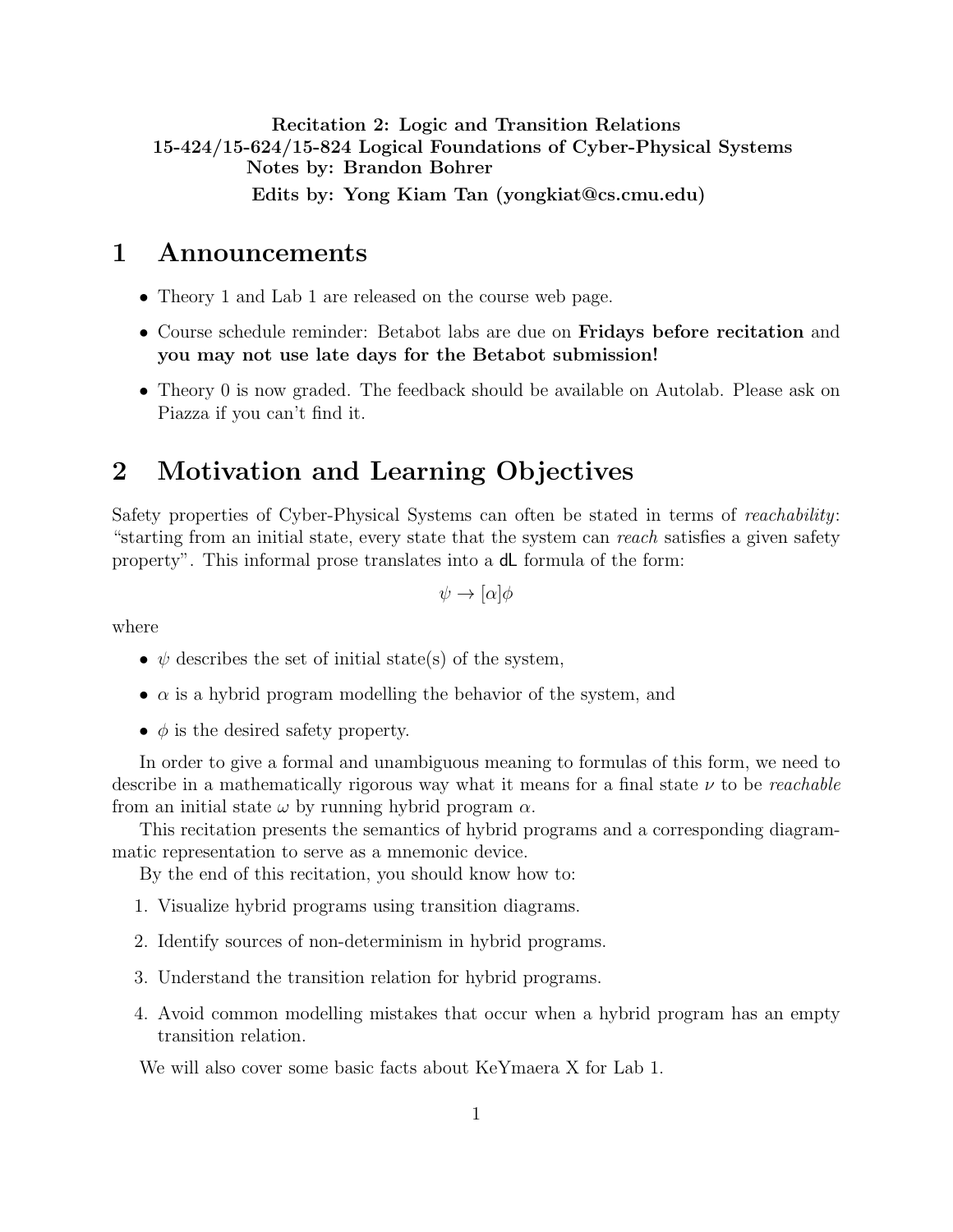# 3 Quick Reminder: Syntax

As we did for  $FOL_{\mathbb{R}}$ , we shall start by defining the syntax of hybrid programs (and formulas) before looking at the informal and formal semantics.

The syntax of hybrid programs is given by the following grammar:

$$
\alpha, \beta ::= x := e \mid ?Q \mid \{x' = f(x) \& Q\} \mid \alpha \cup \beta \mid \alpha; \beta \mid \alpha^*
$$

We shall extend the syntax of formulas from  $FOL_{\mathbb{R}}$  to include the two new *modal* operators:  $\lceil \cdot \rceil P$  (pronounced "box") and  $\langle \cdot \rangle P$  (pronounced "diamond"):

> $P,Q ::=$ Usual connectives of FOLR  $\widehat{\cdots}$  |  $[\alpha]P | \langle \alpha \rangle Q$

# 4 Semantics of Hybrid Programs

We now need to give a formal semantics to hybrid programs, similar to what we did for the terms and formulas of  $FOL_{\mathbb{R}}$ . Recall that the meaning of a term (in a given state)  $\omega||e||$  is a real number, while the meaning of a formula  $\llbracket P \rrbracket$  is the set of states in which that formula is true.

We give a transition semantics to hybrid programs:

$$
[\![\cdot]\!] : \mathbf{HP} \to \wp(\mathcal{S} \times \mathcal{S})
$$

Here,  $S \times S$  is the set of all pairs of states, while  $\wp(S \times S)$  is its powerset.

In other words, for a given hybrid program  $\alpha$ ,  $\llbracket \alpha \rrbracket$  is a set of pairs  $(\omega, \nu)$ , where  $\omega$  should be read intuitively as the "current" or "initial" state, while  $\nu$  is a "final" state that can be reached by running hybrid program  $\alpha$  from  $\omega$ .

One useful way to understand the semantics is to use a transition diagram:



For example, the diagram above illustrates the transition relation:

$$
\llbracket \alpha \rrbracket = \{ (\omega, \nu_0), (\omega, \nu_1), (\omega, \nu_2) \}
$$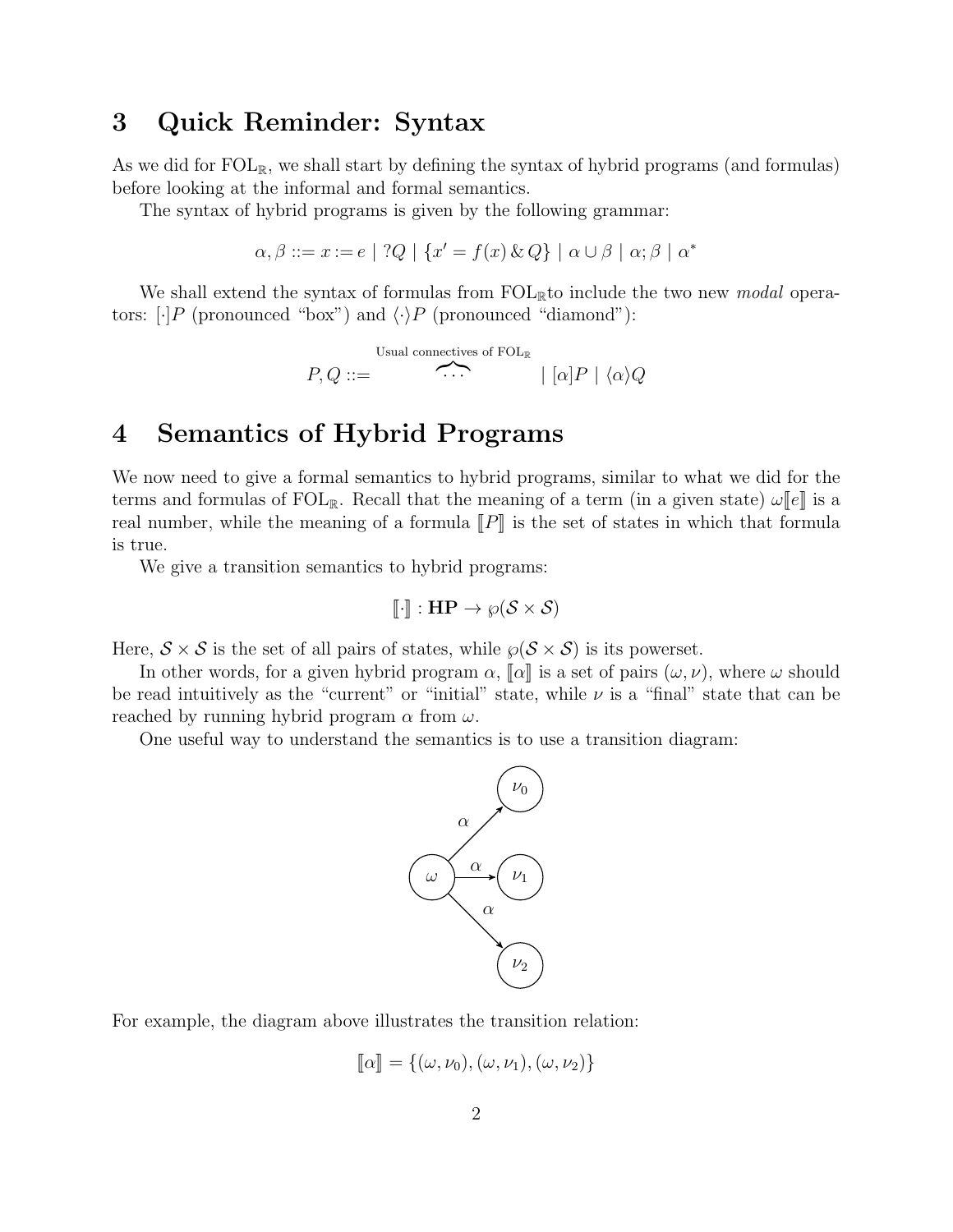Note: There was some confusion about the notation for transition diagrams in recitation. To be clear, we will use solid arrows for an actual transition of the program that we are considering, while dashed arrows will be used for the "intermediate" transitions that are used in the definition.

We shall develop the definition of  $\llbracket \alpha \rrbracket$  case-by-case, drawing informal transition diagrams to help us along the way.

## 4.1 Discrete Assignments and Tests

Let us start by dealing with the atomic cases of hybrid programs. Differential equations are also atomic hybrid programs, but their transition diagrams are a bit more complex so we will leave them for later.

Assignments The formal semantics of an assignment is:

$$
\llbracket x := e \rrbracket = \{ (\omega, \nu) | \nu = \omega \text{ except } \nu(x) = \omega \llbracket e \rrbracket \}
$$

#### Exercise 1:

Write the above definition using the  $\omega_x^d$  notation.

Answer:  $[x := e] = \{(\omega, \omega_x^{\omega[e]})\}$ <br>Consider the program  $x := e$ Consider the program  $x := \frac{x}{2}$ . In order to draw its complete transition relation we would need to draw (uncountably) infinitely many transitions:



Fortunately, we can just use a representative initial state  $\omega$ , and draw the final states that are reachable from it. In this case, the assignment program relates each initial state  $\omega$ to exactly one final state:

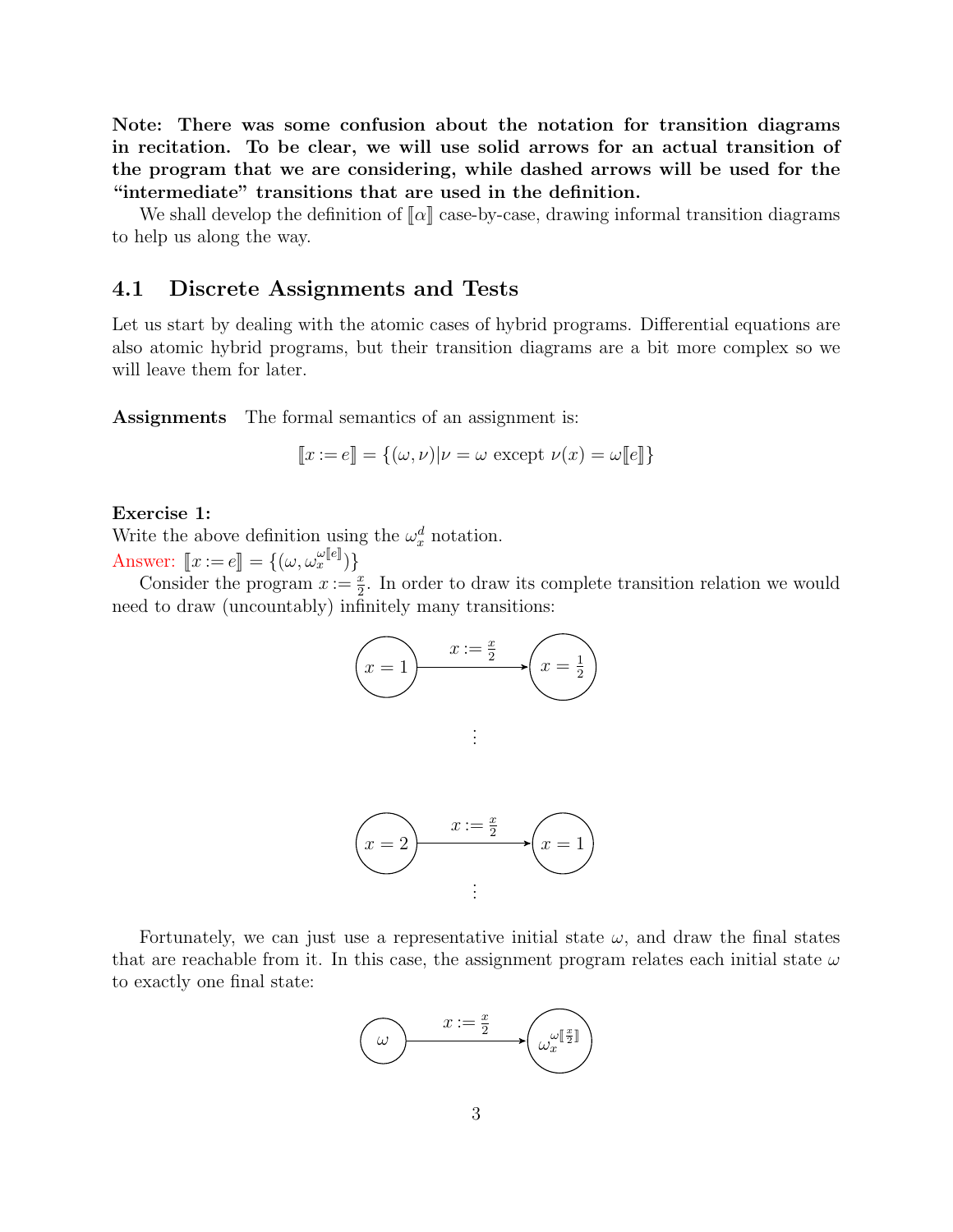More generally:



Tests The formal semantics of a test is:

$$
[\![?Q]\!] = \{(\omega, \omega)|\omega \in [\![Q]\!]\}
$$

Now, if  $\omega \in [Q]$ , then we can easily represent this transition with a self-loop:



Notice that the state is left unchanged. The test program merely checks that  $Q$  is true in state  $\omega$ .

#### Exercise 2:

What if  $\omega \notin [Q]$ ?

Answer: Draw just the state itself with no transitions.

Note that when a test fails, the transition relation for ?Q from state  $\omega$  will contain no transitions, not even to itself. We will return to this in a later section.

Concrete example for the test program  $?s = x$ :

$$
?s = x
$$
  
\n
$$
\omega
$$
  
\nif  $\omega(s) = \omega(x)$ 

## 4.2 Composing Hybrid Programs

Having just one hybrid program is rather boring: so far, we could only go from initial state  $\omega$  to exactly one final state via assignment, or to itself via a test program.

Now, let us add the hybrid program connectives: choice, sequential composition and looping.

Choice The formal semantics of a choice is:

$$
[\![\alpha \cup \beta]\!] = [\![\alpha]\!] \cup [\![\beta]\!]
$$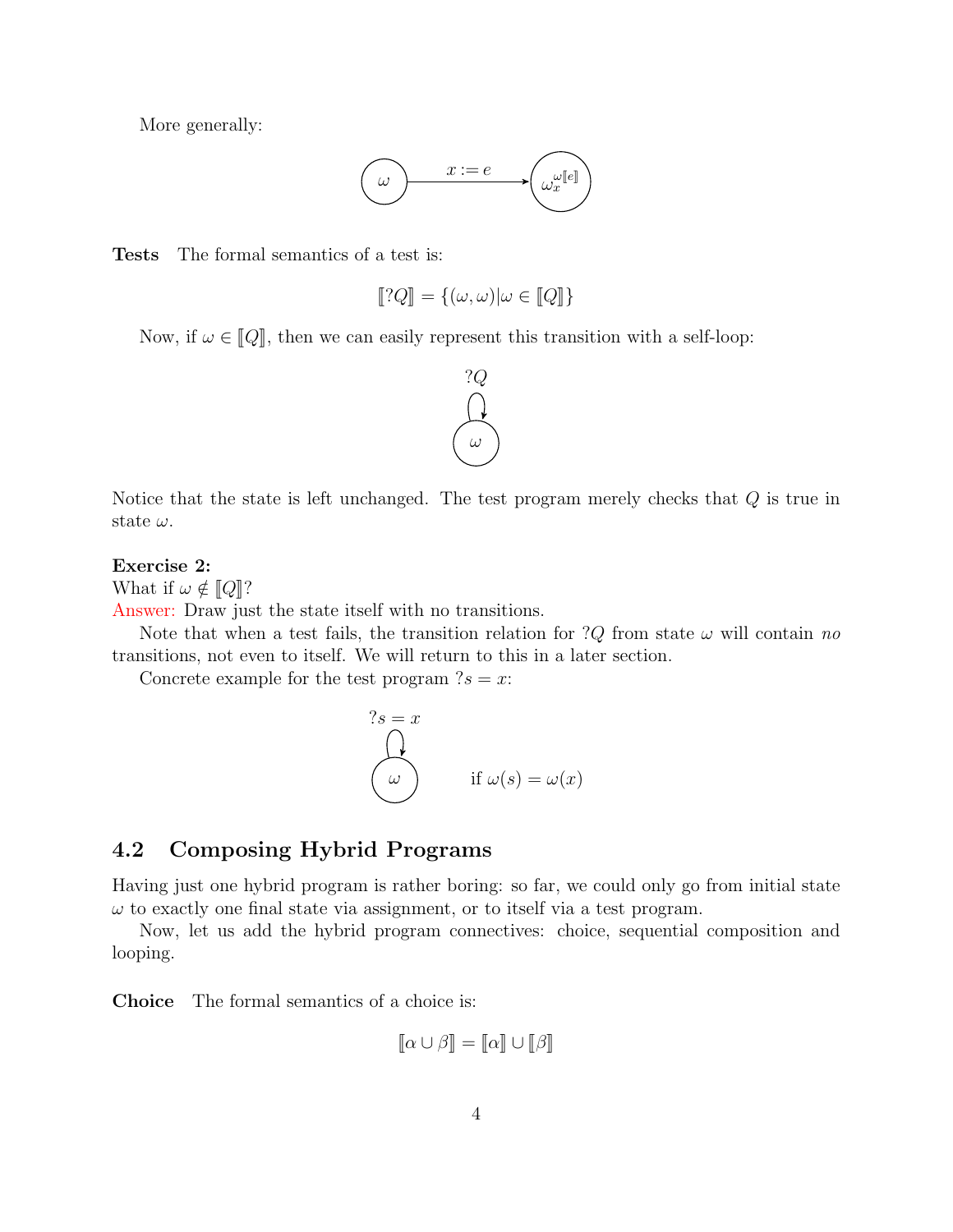The choice operator allows us to pick between hybrid programs  $\alpha$  and  $\beta$ , so its semantics is simply the union of transitions for either choice.

We now have our first source of non-determinism: from initial state  $\omega$ , we can either choose to run  $\alpha$  and reach final states  $\nu_{\alpha}$  or run  $\beta$  and reach final states  $\nu_{\beta}$ .



#### Exercise 3:

Is there something inaccurate or perhaps unsatisfactory about the above picture? Answer: It is now possible to reach many different states (or possibly 0 states) by running  $\alpha, \beta$ , so we ought to represent the final states as sets of states rather than one state. Note: We extended the diagram above to make  $\nu_{\alpha}, \nu_{\beta}$  represent sets on the board in recitation. β

Concrete example for the choice program  $s := s + x \cup (s := s - x \cup ?true)$ : α



Sequential composition The formal semantics of a sequential composition of two programs is:

$$
[\![\alpha;\beta]\!] = [\![\alpha]\!] \circ [\![\beta]\!]
$$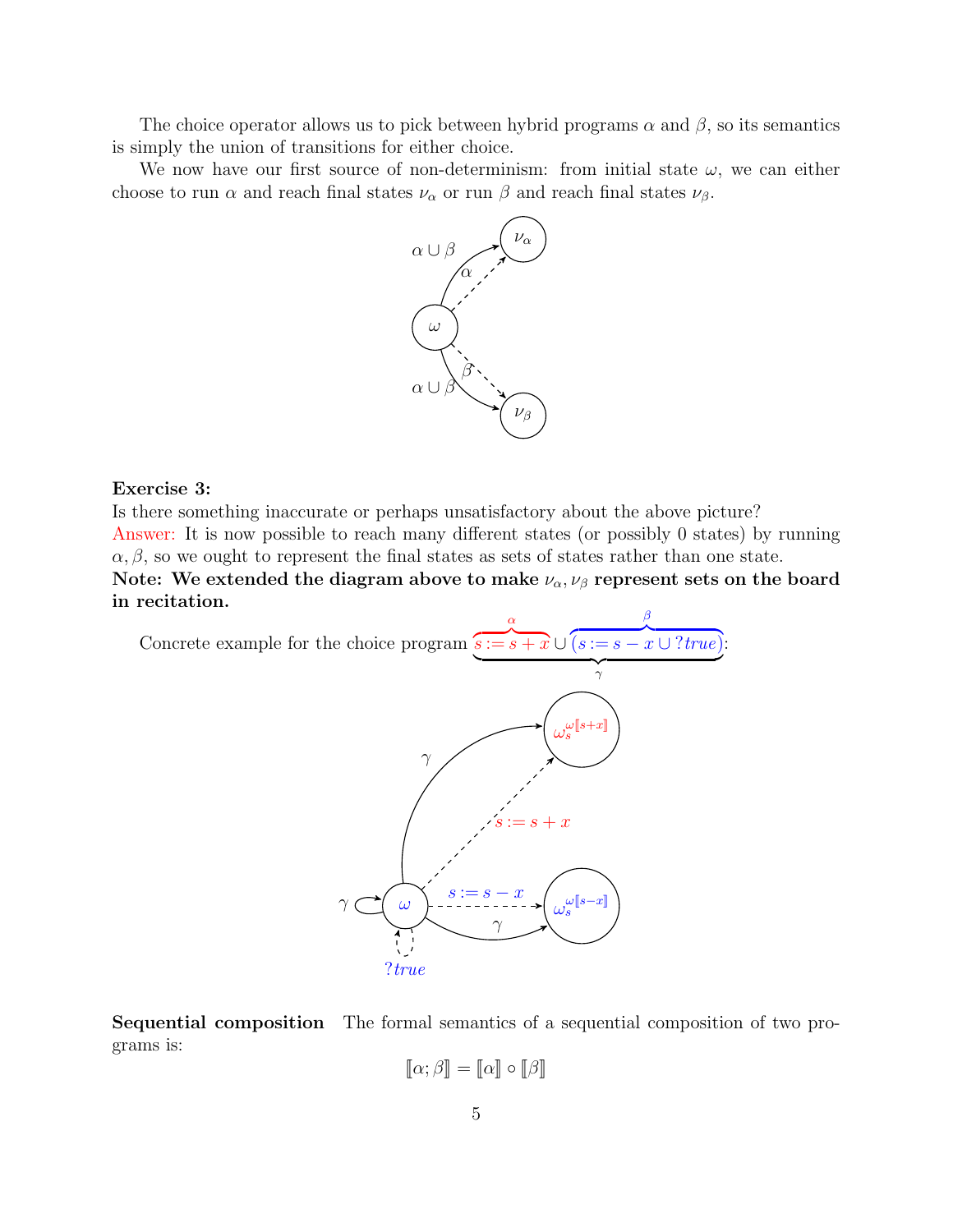Note: The ∘ operator is relational composition, whose order of operations is often confused with that for function composition.

When in doubt, we may just expand its definition:

$$
[\![\alpha;\beta]\!] = \{(\omega,\nu)|(\omega,\mu) \in [\![\alpha]\!], (\mu,\nu) \in [\![\beta]\!]\}
$$

Thus, we can reach  $\nu$  from an initial state  $\omega$ , if we can first run program  $\alpha$  to some intermediate state  $\mu$  before running program  $\beta$  from  $\mu$  to reach  $\nu$ .



Notice the dashed transitions for  $\alpha$  and  $\beta$ . It is not necessary that  $(\omega, \mu) \in [\alpha; \beta]$ . Informally, the sequential composition "forgets" about the intermediate state  $\mu$  once it has reached  $\nu$ .

For a concrete example, let us extend the previous program with a sequence:

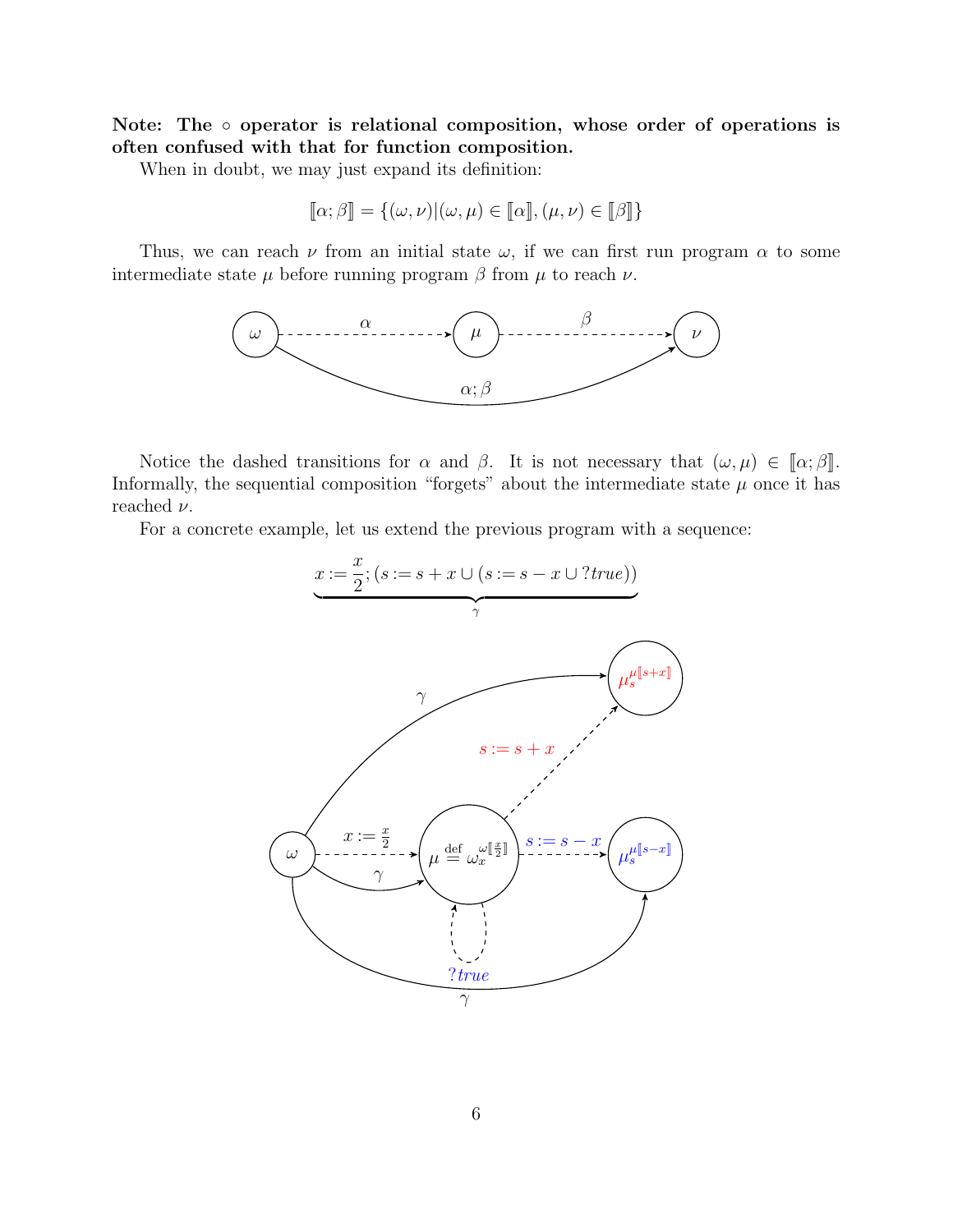Loops The formal semantics of a loop is:

$$
[\![\alpha^*]\!] = \bigcup_{n\in\mathbb{N}} [\![\alpha^n]\!]
$$

where  $\alpha^0 = ?true, \alpha^{i+1} = \alpha^i; \alpha$ .

This is a (countably) infinite union:  $\llbracket \alpha^* \rrbracket$  includes the transitions from  $\llbracket \alpha \rrbracket$ ,  $\llbracket \alpha; \alpha \rrbracket$ ,  $\llbracket \alpha; \alpha; \alpha \rrbracket$ , ...



Solid arrows corresponds to possible transitions from  $\alpha^*$ . Observe that  $\omega$  is *always* reachable from itself by following the loop for 0 iterations.

We now have a second source of non-determinism: whereas  $\alpha \cup \beta$  presented (finite) choice between two options, we now have a (countably) infinite choice arising from the number of times the loop is followed.

#### Exercise 4:

Describe (informally) the values of  $x, s$  in states that can be reached by running the program  $\gamma^*$  (simplified to remove one of its branches).

$$
\underbrace{(x:=\frac{x}{2}; (s:=s+x\cup ?true)}_{\gamma})^*
$$

Answer: The value of x is halved on each iteration, so if  $x_0$  is the initial value, we can reach  $x_0, \frac{x_0}{2}$  $\frac{x_0}{2}, \ldots$ , more generally  $\frac{x_0}{2^i}$  for  $i \in \mathbb{N}$ .

On each iteration, we could choose either to add  $x$  to  $s$  or do nothing. Thus, at iteration *i*, the value that s can take is of the form  $s_0 + \sum_{j=1}^i \delta_j \frac{x_0}{2^j}$  $\frac{x_0}{2^j}$ , where  $\delta$  is any indicator sequence e.g.,  $\delta = 0, 1, 0, 1, \ldots$ 

Note: As pointed out in class, this means that  $s$  has the form of a (finite) binary expansion, i.e., of the form:  $1.xxx \ldots xxx$ .

### 4.3 Differential Equations

Finally, let us return to the differential equations  $\{x' = f(x) \& Q\}$ . Its formal transition semantics is:

$$
\[\{x' = f(x) \& Q\}\] = \{(\omega, \nu) \mid \varphi(0) = \omega, \varphi(T) = \nu \text{ for a solution } \varphi : [0, T] \to S
$$
  
satisfying  $\varphi \models \{x' = f(x)\} \land Q\}$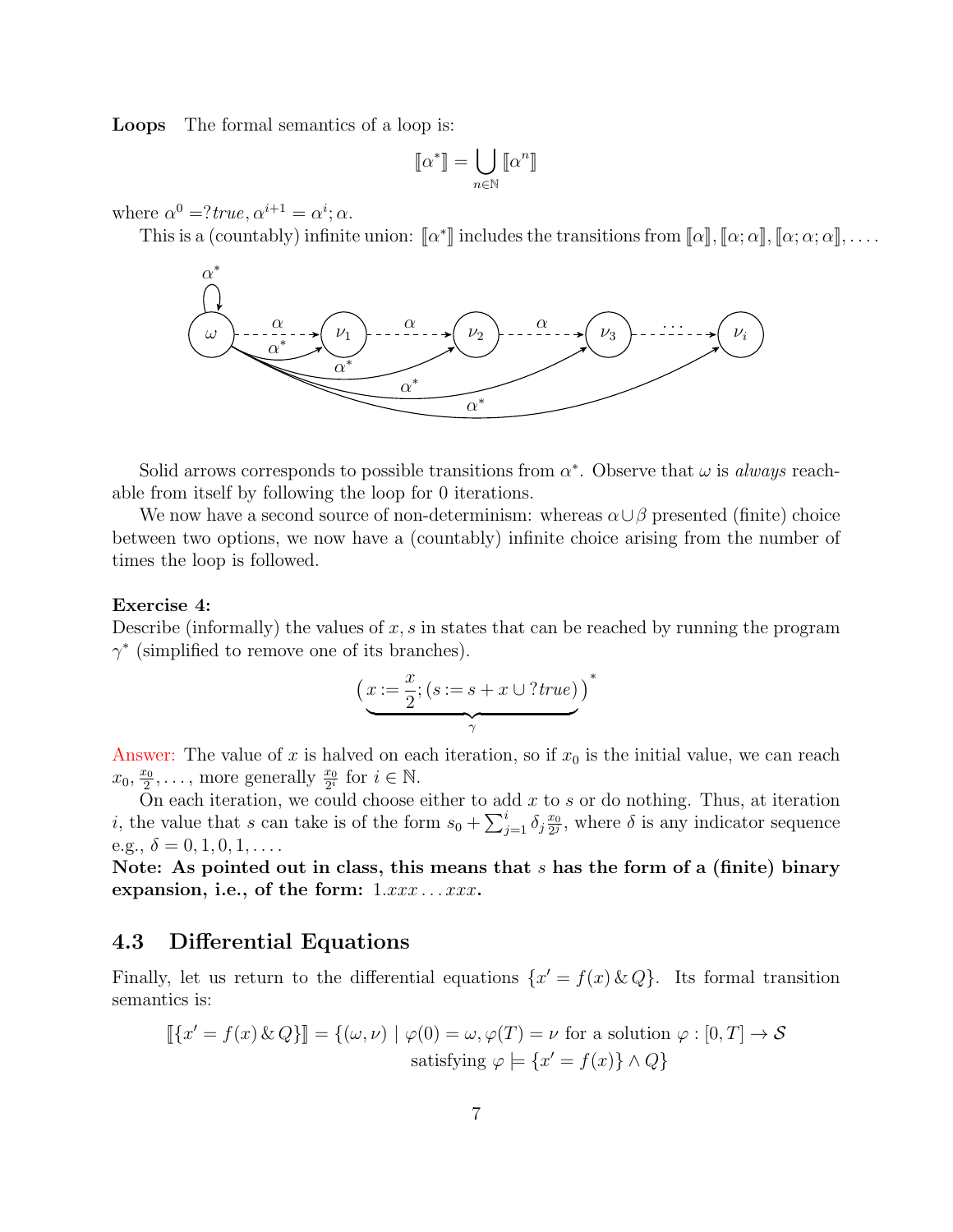This definition uses the notation introduced last week:  $\varphi \models \{x' = f(x)\}\land Q$ , which specifies that  $\varphi$  is indeed a solution of the ODE  $x' = f(x)$  and that it stays within the domain constraint Q for its entire duration [0, T]. In addition, it requires that  $\varphi$  starts at the initial state  $\omega$  and ends at the final state  $\nu$ .

Why might this transition relation be harder to draw? This is due to the fact that there is a choice between *uncountably* many alternatives. Observe that, by definition, if  $\varphi: [0,T] \to S$  is a solution to the differential equations, then we can truncate its domain of definition to obtain a shorter solution  $\varphi_t : [0, t] \to S$  for any  $t \in [0, T]$ . Thus, if we could reach the final state  $\varphi(T)$  from initial state  $\omega$ , then we could also have reached every state in between:  $\varphi(t)$  for any  $t \in [0, T]$ .

## Note: We skipped Exercise 5 in recitation. However, there was another interesting question about domain constraints which I have made into another exercise below.

Let us consider the simplest case of a time-bounded clock:  $\{x' = 1 \& x \leq 5\}$ 

#### Exercise 5:

Suppose that the initial value of x in initial state  $\omega$  was  $\omega(x) = x_0$ . According to the semantics of differential equations, what values can x take in states reachable from  $\omega$ ? What happens if  $x_0 > 5$ ?

Answer: In any reachable state, x must take values in the interval  $[x_0, 5]$ . In particular, if  $x_0 > 5$  then there are no reachable states, not even  $\omega$ . Notice that the semantics of domain constraints (and also tests) can be slightly subtle.

#### Exercise 6:

Consider the differential equation  $\{x' = 1 \& x \leq 1 \lor x \geq 2\}$ . For example, this might model a car driving on a road where there is a chasm on the interval  $(1, 2)$ . Now, consider an initial state where  $\omega(x) = 0$ . How could we make sure that  $\omega$  has a transition to final states where the value of  $x$  is greater than 2?

Answer: This is not possible with just the differential equation alone, because solutions to differential equations must be continuous and they must stay in the domain constraint at all times. One possibility suggested in class was to add a "teleporter" at  $x = 1$  to  $x = 2$ , for example with the following loop:

$$
(\{x' = 1 \& x \le 1 \lor x \ge 2\}; (?x = 1; x := 2 \cup ?true))^{*}
$$

## 5 Semantics of Box and Diamond

Now that we know the semantics of programs, we can formally define the meaning of the new modal connectives.

$$
\llbracket [\alpha]P \rrbracket = \{ \omega \mid \nu \in \llbracket P \rrbracket \text{ for all } (\omega, \nu) \in \llbracket \alpha \rrbracket \}
$$

$$
\llbracket \langle \alpha \rangle P \rrbracket = \{ \omega \mid \nu \in \llbracket P \rrbracket \text{ for some } (\omega, \nu) \in \llbracket \alpha \rrbracket \}
$$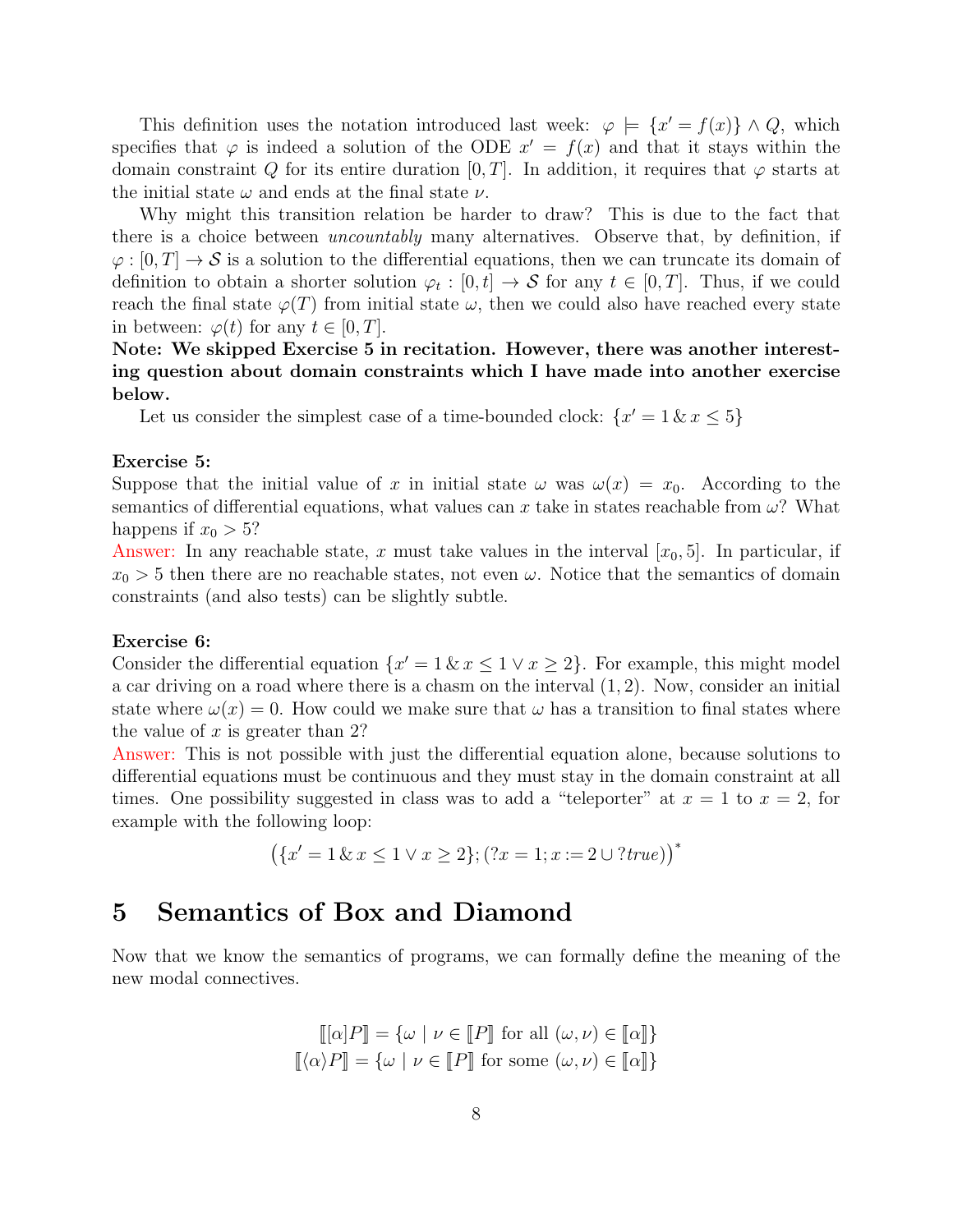#### Note: We skipped the recap of validity and satisfiability in class.

Before we further explore the subtleties with these formulas, let us do a quick recap. A formula  $P$  is:

- *Valid* iff  $\llbracket P \rrbracket = \mathcal{S}$  (the set of all possible states).
- Satisfiable iff  $\llbracket P \rrbracket \neq \emptyset$
- Unsatisfiable iff it is not satisfiable, i.e.,  $\llbracket P \rrbracket = \emptyset$ .
- Falsifiable iff it is not valid, i.e.,  $\llbracket P \rrbracket \neq S$ .

Let us recap these definitions in the context of two common mistakes on Assignment 0. First, consider the formula  $\forall y \, x \leq y$ . For what states  $\omega$  is the formula true? Let us unfold the definition:

$$
\omega \in [\![\forall y \, x < y]\!] \iff \omega_y^d \in [\![x < y]\!] \text{ for all } d \in \mathbb{R}
$$
\n
$$
\iff \omega(x) < d \text{ for all } d \in \mathbb{R}
$$

To make things more concrete, suppose that:  $\omega(x) = 0, \omega(y) = 1$ . Unfolding definitions again:  $\omega_y^d(x) = 0, \omega_y^d(y) = d$ 

So when does  $\omega_y^d \in [x < y]$ ? By definition, this is iff  $\omega_y^d(x) < \omega_y^d(y)$ , i.e.,  $0 < d$ .<br>Thus in order for the BHS to be true we would require  $0 < d$  for all  $d \in \mathbb{R}$ .

Thus, in order for the RHS to be true, we would require  $0 < d$  for all  $d \in \mathbb{R}$ , which is certainly false and therefore,  $\omega \notin \forall y \in \mathcal{X}$  for this particular concrete  $\omega$ .

More generally, for any  $\omega$ , a very similar argument would work to show that  $\omega \notin$  $\[\forall y \, x < y\]$ , because we would be requiring that  $\omega(x) < d$  for all  $d \in \mathbb{R}$ , but no such number exists over the reals. Therefore, the formula  $\forall y \, x \leq y$  is unsatisfiable because there is no  $\omega$ such that  $\omega \in \llbracket \forall y \, x \leq y \rrbracket$ .

Next, let us add an existential quantifier:  $\exists x \forall y \, x \leq y$ . A very common mistake was to flip the order of quantification and read the formula as *for any y there exists an x such that*  $x < y$ . That is not what the formula means, as we can see by unfolding definitions:

$$
\omega \in [\exists x \forall y \, x < y] \iff \omega_x^{d_x} \in [\forall y \, x < y] \text{ for some } d_x \in \mathbb{R}
$$
\n
$$
\iff ((\omega_x^{d_x})_y^{d_y} \in [x < y] \text{ for all } d_y \in \mathbb{R}) \text{ for some } d_x \in \mathbb{R}
$$
\n
$$
\iff (d_x < d_y \text{ for all } d_y \in \mathbb{R}) \text{ for some } d_x \in \mathbb{R}
$$

Notice that the choice of  $d_x$  must be made **before** the choice of  $d_y$ . Moreover, we already saw earlier that there is no  $d_x$  such that  $d_x < d_y$  for all  $d_y \in \mathbb{R}$ . Therefore, this formula is also unsatisfiable.

Now, let us think about validity and unsatisfiability in the context of the modal operators. Note: The next exercise is meant to highlight the subtleties with empty transition relations and their interaction with the modal operators. I have added more clarification in these notes.

For a program  $\alpha$  with an empty transition relation, the box modality formula  $[\alpha]P$  is vacuously valid because the box modality quantifies over all of the no runs of  $\alpha$ .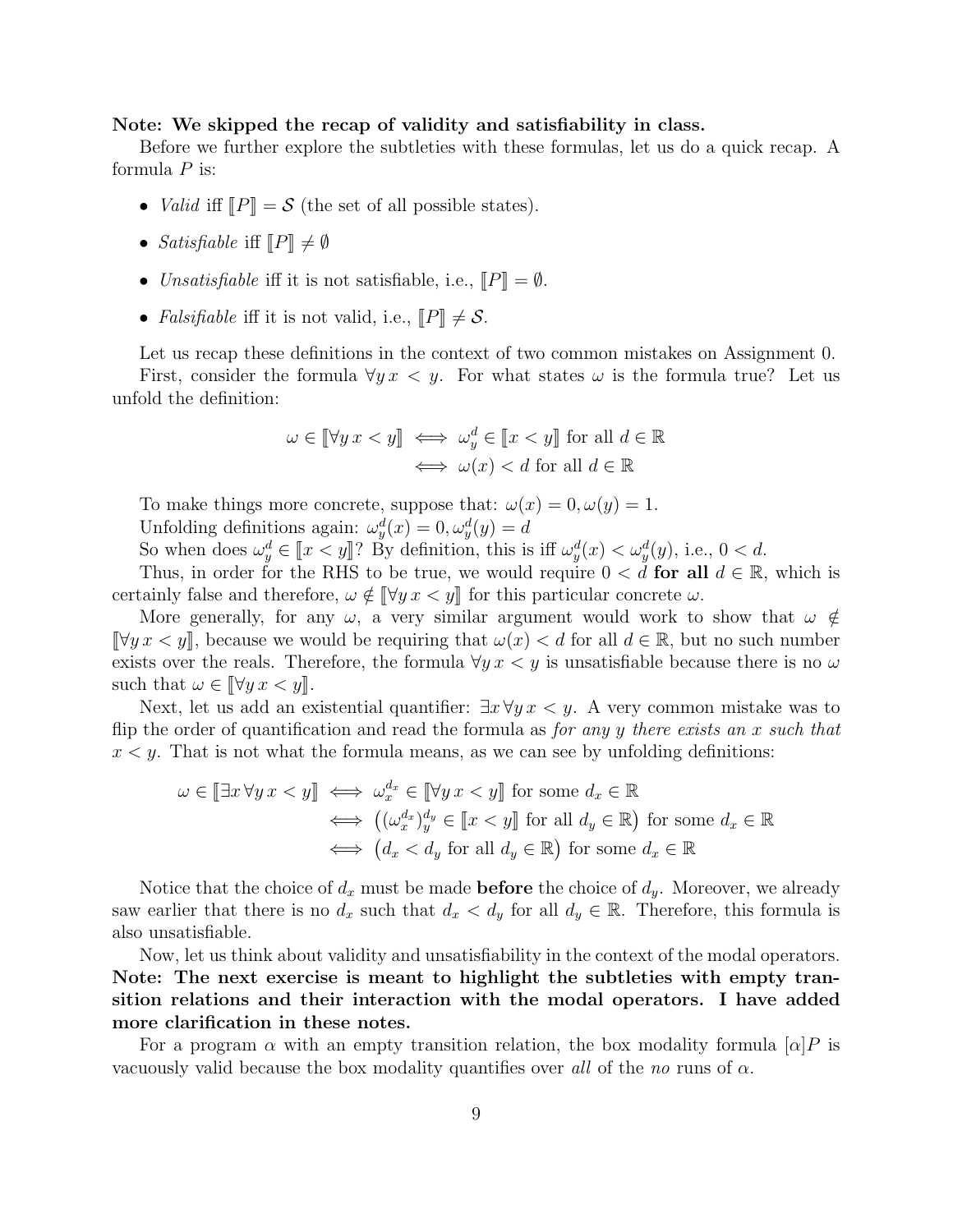On the other hand, for a program  $\beta$  with an empty transition relation, the diamond modality formula  $\langle \beta \rangle P$  is unsatisfiable because the diamond modality quantifies over some of the *no* runs of  $\beta$ . Since there are no runs, there cannot possibly be some run!

For a more familiar example, consider the following formula:

$$
\forall r \left( r^2 = -1 \to 1 + 1 = 3 \right)
$$

Informally, this formula says that for all real numbers r such that  $r^2 = -1$ ,  $1+1=3$ . Of course,  $1 + 1$  is never equal to 3. Yet, the formula is valid because there are no real numbers r such that  $r^2 = -1$ .

Note: I have changed Part 3 of this question slightly from recitation to make the issues involved clearer.

#### Exercise 7:

Are the following formulas valid, satisfiable or unsatisfiable? For the formulas that are satisfiable, which states satisfy the formula?

- 1.  $[?x > 0]1 = 0$
- 2.  $\left[\{x'=1\,\&\,x\leq 5\}\right]x\leq 5$
- 3.  $\langle \{x' = 1 \& x \le 5\}\rangle = 0$

#### Answer:

- 1. The formula is satisfiable (not valid). The postcondition  $1 = 0$  is false in all states, which means we can only make the box modality formula true in states which have no transition. This is the case in initial states where  $\omega(x) < 0$ .
- 2. This formula is valid, and corresponds to a reasoning principle for differential equations called differential weakening that we will see later in the course. Intuitively, solutions of differential equations are required to stay in the domain constraint  $x \leq 5$  at all times, and so it must be in  $x \leq 5$  at the final state.
- 3. This formula is satisfiable (not valid). The reason is similar to the previous part: if  $x \leq 5$  initially, then we can follow the differential equations for any duration and the postcondition  $0 = 0$  will be true afterwards. However, if  $x > 5$  initially, then there are no runs of the differential equation at all, not even one of zero duration.

Note: We did not go through the next exercise in class. They are meant as fun exercises for students who have a good grasp of the material. You are not required to understand these examples at this point in the course.

#### Exercise 8:

Same question but for the following formulas, where  $\gamma$  is the program defined in Exercise 4: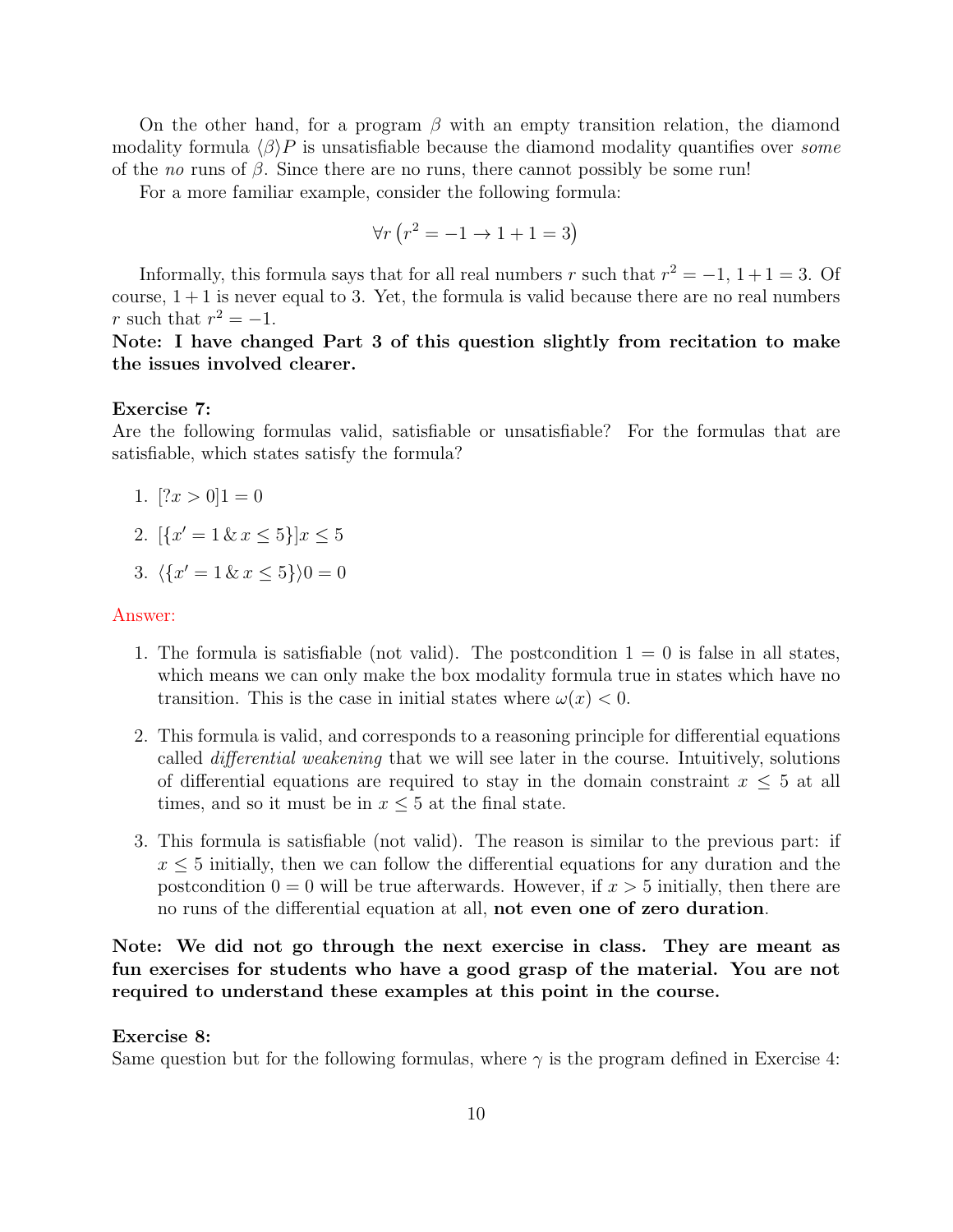1.  $[x := 1; ?x = s; \gamma^*]s < 2$ 2.  $\langle \{x' = x^2, t' = 1\} \rangle t \ge 5$ 

#### Answer:

- 1. The formula is valid. As we discussed earlier, the binary expansion of s is finite, and has the form  $1.xxx \dots xxx$ , which implies that s is less than 2. In the theory of hybrid systems, this is known as Zeno behavior.
- 2. This formula is satisfiable (not valid). This is due to the fact that solutions of the differential equation can blow up in finite time. Concretely, consider an initial state where  $\omega(x) = 1, \omega(t) = 0$ , then the solution is  $x(t) = \frac{1}{1-t}$ , which has an asymptote when  $t = 1$ .

# 6 Demo: KeYmaera X

### 6.1 Tactic Proofs

Note: We rushed through tactic proofs in this recitation, but we will see more of them in the next recitation.

There are various ways of interacting with KeYmaera X. In the earlier labs, you will mainly be able to get by using its built-in proof automation.

Nevertheless, it is useful to start learning about more advanced ways of interacting with KeYmaera X. The main proof scripting language for KeYmaera X is called Bellerophon, and it can be accessed via the tactic editor:



When you click on various UI components in KeYmaera X, you will occasionally see new text appear in the Proof Programming box. The text that appears in this box is a textual representation of programs called tactics, which are used to automate proofs.

KeYmaera X automatically inserts tactics corresponding to buttons that you click on the UI. As the name suggests, it is also possible to script these tactics yourself by changing the text in the Proof Programming box. Tactics are useful for several reasons:

- They make repetitive proofs a lot easier. If your proof has lots of repetitive cases, you can prove the first case by clicking, then copy-paste the tactic on the rest of the cases. If you're lucky, the same tactic will prove them all. If you're not lucky, you can still often do the proof by making small changes to the previous tactic.
- They allow you to write customized proofs that might be faster than the built-in defaults.